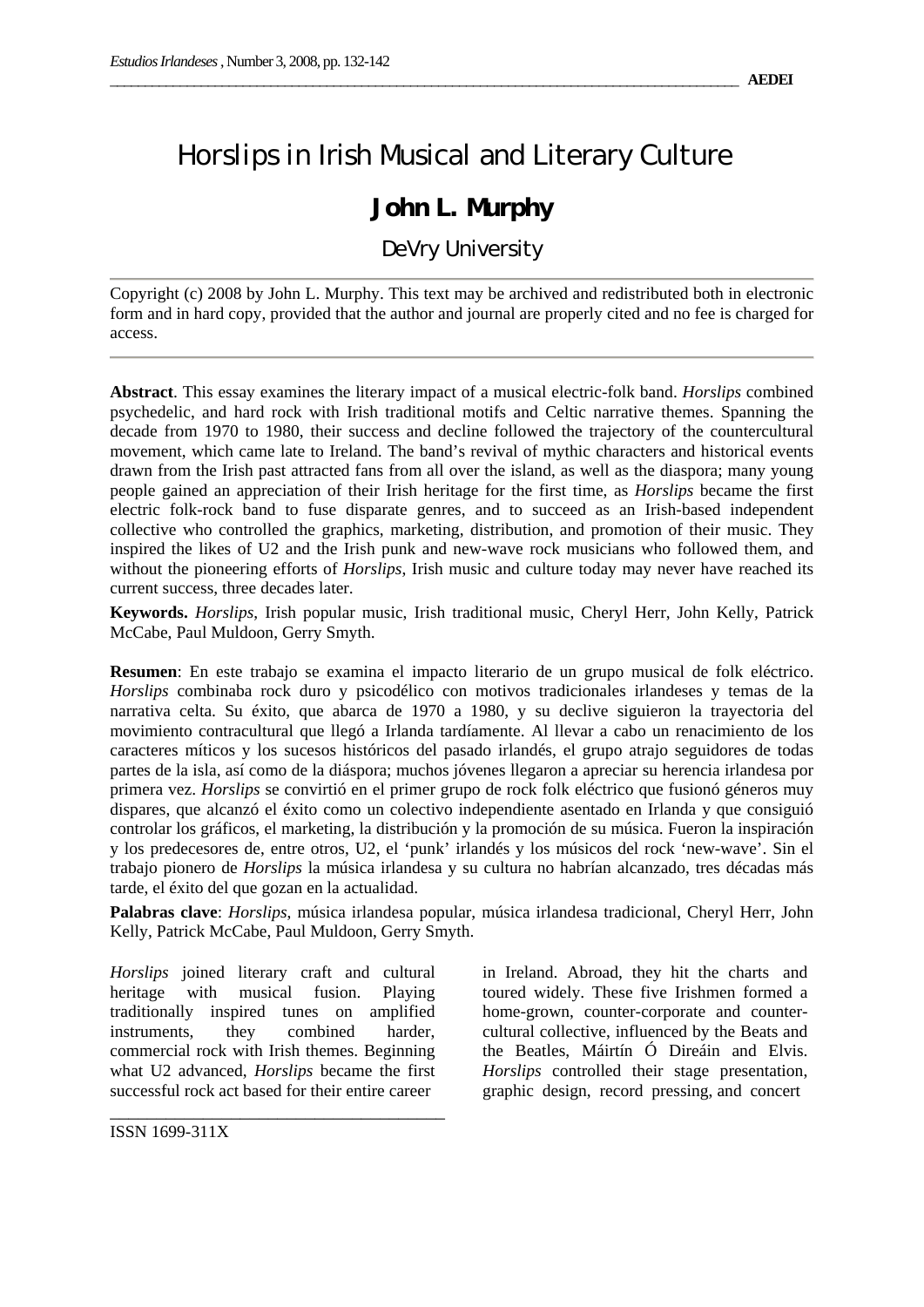promotion. They composed music for The Abbey Theatre which exp anded into a concept album, "The Táin". They worked with Paul Muldoon and have been featured in novels by John Kelly and Patrick McCabe.

Their albums in the 1970s adapted legendary and historic texts, as they interpreted the *Book of Invasions*, Turlough O'Carolan, the Famine, and emigration.

This essay will explore the band's musical legacy through their appropriation of Irish motifs. *Horslips* blended the energy of the hippie movement with the glitz of glam-rock. They mixed progressive arrangements with traditional tunes. They issued concept albums that explained the Irish past to an international audience eager for amplified narratives that took forty minutes to hear rather than four weeks of class to memorize. For many young people in the 1970s, *Horslips* energized Irish identity. In the words of bassist Barry Devlin: "There was something about *Horslips* that Irish kids recognised as being theirs. We get lambasted regularly for loads of stuff-- and rightly so for much of it-- but the one thing that is undeniable is that we really did change for ever [sic] how people felt about their own culture. And the place where people really went bat-shit was the North" (Kelly 2004: 43). This quote from an factual interview by Irish rock radio personality John Kelly comes from his fictional take on growing up in Fermanagh, during the height of the Troubles. This was a band that challenged territorial limitations of who, what, or where could be considered Irish. *Horslips* drew its members from Ireland and beyond, as it represented an Irish identity transcending political boundaries. Devlin hailed from Tyrone; keyboardist Jim Lockhart came from Dublin. Percussionist Éamon Carr was born in Kells in Co. Meath, guitarist Johnny Fean grew up near Shannon, and fiddler Charles O'Connor emigrated to Dublin from Middlesbrough in the North of England. Three of the band earned master's degrees, four worked in public relations and advertising, and they began playing only after posing as musicians for a beer commercial.

From these eclectic backgrounds, Ireland's first homegrown success became not only a rock band but a cultural force. *Horslips* also upstaged and satirized rock and folk traditions. This send-up led, in turn, to three literary treatments by writers who came of age in the

1960s and 70s. Two novels feature the band in a cameo role: John Kelly's *Sophisticated Boom-Boom* (2003), and Patrick McCabe's *The Dead School* (1995). Paul Muldoon, contributing to an 2007 anthology of writers recalling their favorite concerts, chooses the band's penultimate Belfast gig at Whitla Hall in April 1980 to muse upon on his fan worship and eventual friendship with the band. I will examine how Kelly, McCabe, and Muldoon's incorporate *Horslips* into their own interpretation of Irish identities as transformed by the musical and cultural changes of the later twentieth century. Taken as a harbinger of Irish cultural change, *Horslips* pioneered today's Celtic Revival within the realms of the media and entertainment. Without the band's example as a creative force who controlled their image, managed their promotion, and collaborated with other Irish writers and artists, the rocky road to success within and beyond Dublin would have proven even more jolting for recent Irish performers.

*Horslips* began in hippie Dublin. One traveling revue, Tara Telephone, connected the potential of Irish heritage with the power of liberation movements. Schooled in the Beats, fresh from the Liverpool poetry scene, Éamon Carr worked with Peter Fallon on a 1969 magazine, *Capella*. Allen Ginsberg, T. Rex's Marc Bolan, King Crimson's Pete Sinfield, and *Horslips* bassist Barry Devlin's sister Marie's husband, Seamus Heaney, contributed. (Harper and Hodgett 2005: 215-6) The project that became the band *Horslips* coalesced around Fallon and Carr's experimentation. Jim Fitzpatrick illustrated a broadsheet, "Book of Invasions", in 1969. As drummer and lyricist for Tara Telephone and then *Horslips*, Carr played a pivotal role in merging media.

Carr explains that the success of The Clancy Brothers and The Dubliners had not brought to younger Irish in the later 1960s a sense of cultural pride. He felt betrayed and believed that "it was important to express oneself in a way that helped establish an identity". (Cunningham 1999: 192) Carr grew up around Kells. In Newgrange's shadow, he pored over 1950s American comic books. He merged Stan Lee's superheroes with Irish myth. Carr related during the band's later tours of America how he chatted with rock radio d.j.'s about Cú Chulainn as if he was a fullback for the Meath minors hurling squad. Carr mixed Celtic with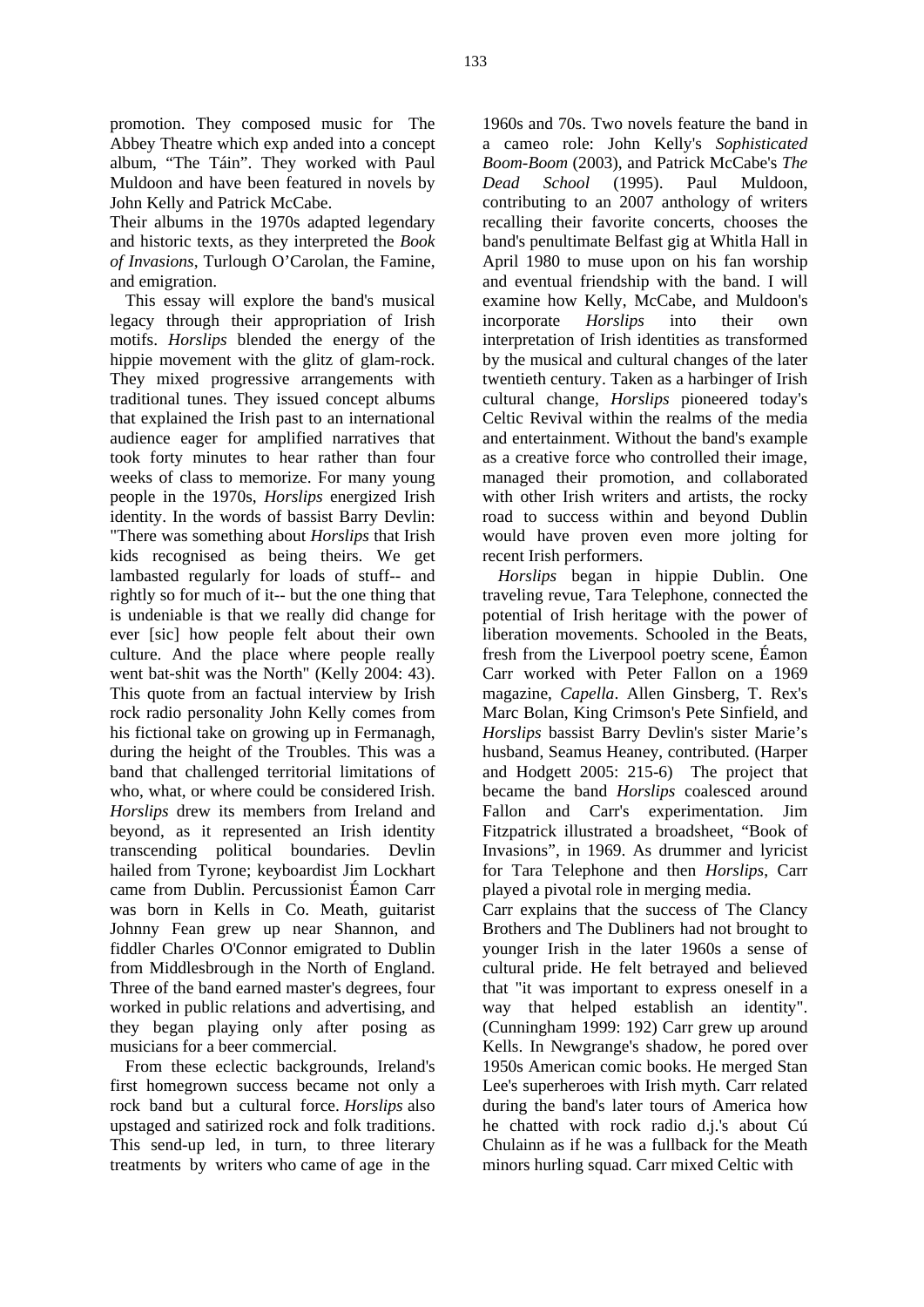countercultural. He elaborates: "The merging of the two cultures was the kind of stuff you used to see in *Oz* and it only took a simple leap of the imagination to visualise how these legendary tales might be placed into a musical format. The parallel was there between Celtic and Marvel comic heroes. But it wasn't a glib thing and you couldn't treat it lightly", he cautions (Cunningham 1999: 192). "It had to be approached properly and fittingly. I had studied Old Irish at college, so it was a case of delving back into these subjects and doing a lot of research, like preparing a thesis. Getting deeper into the story behind *The Tain*, I began to discover things that they never taught us at school. There had been elements of Eastern philosophy infiltrating into rock 'n' roll, possibly through George Harrison's interest in the Maharishi, but now I was examining Western mystery traditions and it was taking *Horslips* on a new journey".

This journey spiralled off into the mystical but its musical grounding remained plugged in and eager for electrification. Although the band began opening for British folk-rock stalwarts such as Fairport Convention and Steeleye Span, its later career paralleled more the folkish flourishes of harder rocking Jethro Tull. However, while the British bands remained content largely with reviving or imitating earlier indigenous sounds, the training of O'Connor and Fean as traditional players, of Lockhart in jazz and classical arrangement, and of Devlin and Carr in rock amplified the living Irish musical legacy itself. Joe Cleary characterizes the band's aesthetic as "essentially a Celtic version of progressive rock, with the latter's high art or rocksymphonic ambitions" (2007: 273). However, as Devlin's remark to John Kelly implies, the band never took itself too seriously amidst its pomp and stomp.While British progressive and folk bands struggled to merge aggressive rock into their repertoire, *Horslips* slipped back and forth between folk and rock teasingly yet adeptly.

Carr served as the lyricist and researched archives for his narratives that structured the band's concept albums. His poetic and eclectic background deepened the group's commitment to their inventive campaign to raise the volume on a musical narrative combination to awaken Irish youth to their heritage. The band emerged during widespread malaise and indifference,

if not frequent hostility, towards what the Republic manufactured as an Irish image meant for tourists more than natives. *Horslips*, like their fellow artists who established such efforts as the Dolmen and Gallery Presses, determined to reclaim Celtic stories and Irish images for a restless younger audience. The band also vowed not to move to London. This "grassroots capitalism", thanks to the decision by *Horslips* to remain in Ireland to control their music, catalyzed their mid-1970s revival of folk themes played with rock energy. Jim Lockhart emphasizes that *Horslips* never meant to be a "hippie novelty act". 1972's debut LP presented "tunes that had been passed down through the generations". Lockhart distinguishes novelty from innovation. "No one had ever given Irish music this treatment – we wanted to take the melodies that were inherently Irish or Celtic, put them in a different form of music" (Cunningham 1999: 192).

*Horslips*' style echoes their sound. Lockhart and his wife took garish fabric swaths from Clery's for the band's outlandish stage attire, shown to typical contrast on the inner sleeve of their first LP. Its outside sleeve, by comparison, came in an accordion-shaped diecut jacket that cost, Eamon Carr lamented, as much as "Happy to Meet, Sorry to Part" itself did to record. Gerry Smyth suggests *Horslips* "presented a direct *visual* challenge to the music's associated iconography" (2005: 44).

The cover of the band's third LP, 1974's "Dancehall Sweethearts", symbolizes this. Paul Muldoon views the five as "still hairy, furflaunting *Horslips* reflected in a smoked-glass tabletop suggesting the shotgun wedding of Terence Conran and Conan the Barbarian" (2007: 138). Nuala O'Connor defines their campaign: "The 'mythic' and portentous were important visual and conceptual elements in the band's presentation, which ran to high camp in set design, costume, and theatrical grandiosity" (2001: 130). This look jumbled, for Tara Telephone and fellow minstrels, Jim Fitzpatrick's graphic style evoking Alphonse Mucha, Hokusai, Aubrey Beardsley, Stan Lee, and the Cuala Press. Fitzpatrick interwove florid embellishment and lysergic hues into a funky Pop Art Celtic Revival that graced album covers by hard rockers Thin Lizzy, folk innovators Planxty, and the band that blended these two genres, *Horslips*.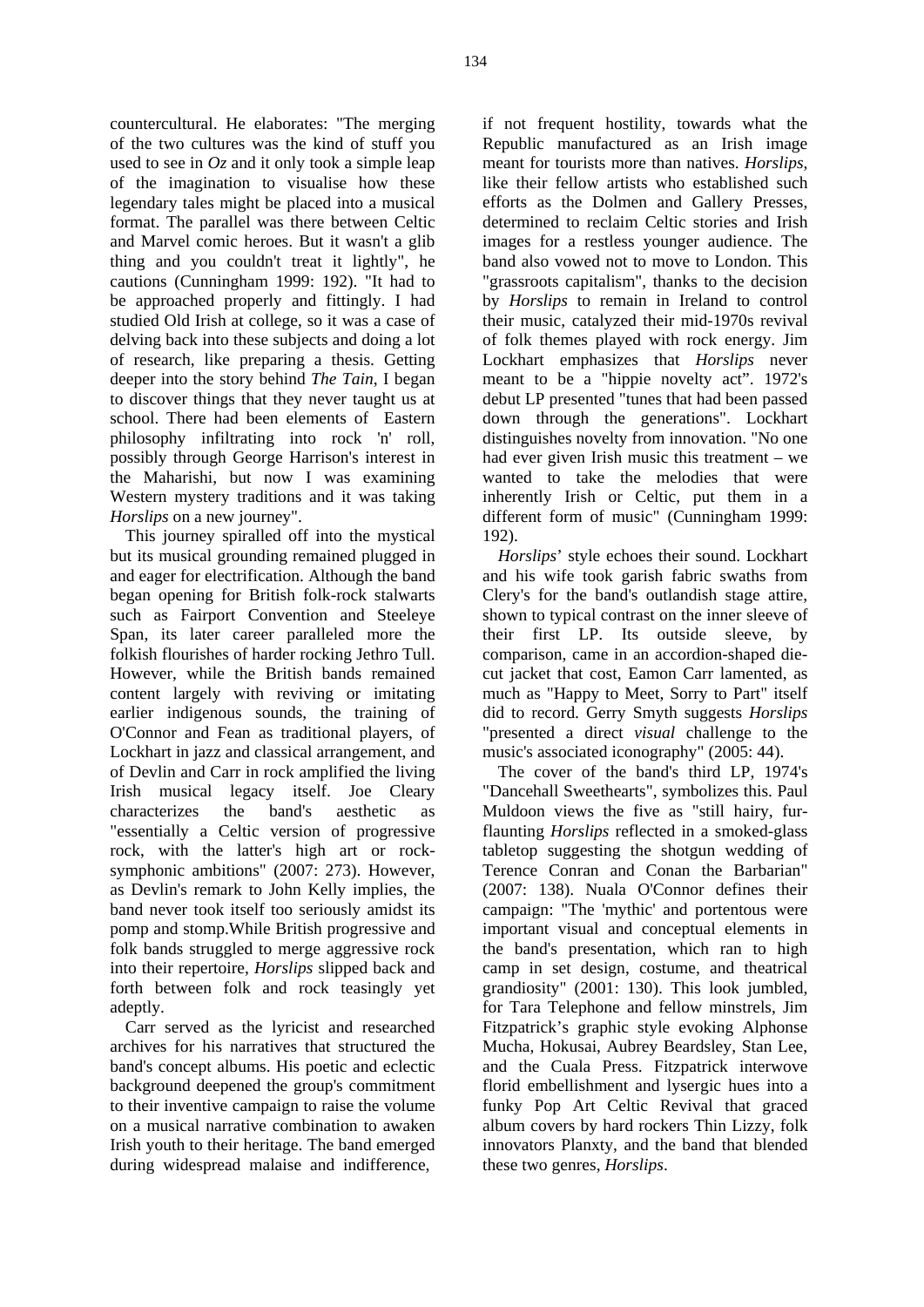Mixing flair with literacy, *Horslips* had been preceded in Dublin counterculture by Tara Telephone. According to Carr, this "poetry workshop" grew a "musical wing". (Clayton-Lea 2004: 56) The revue's name, as Muldoon puts it, "deftly connected the Major Old Heap with the Major New Hip". (2007: 137) Having known Fallon and Carr then, Muldoon reflects how Tara Telephone proved "partly Ireland's answer to the Liverpool poets, partly to a question no one had ever thought to ask, even in an age of matching suits and ties". (2007: 137) Nuala O'Connor imagines their heirs "*Horslips*" as compounding hornpipes with slipjigs, but the band's true derivation defines its own shotgun wedding. (2001: 129)

Paul Muldoon recalls how his mother became besotted with the band's sex appeal. He credits the surname of their first guitarist, Declan Sinnott, as embodying their image. "The idea of sinning or not sinning was somehow in the air, particularly since the band's name itself seemed, in one intellection, to be a pun on 'whore's lips'" (2007: 136). He also compares them to cowslips and oxlips, "but, again, in a perverse way". Their real origin? Drinking at a Chinese restaurant, bandmembers mangled "Four Horsemen of the Apocalypse". This spoonerism stuck, and the band found its curious name.

*Horslips* challenged the norm not only in nomenclature. Dynamism characterized their organization. Three of them met as copywriters; they could better Leopold Bloom as, in Muldoon's phrase, "the literary embodiment of the newfangled Irish advertising man" (2007:137). They supervised illustration, production, promotion, and distribution. Tom Sherlock explains the band's impact. "With a strong background in advertising and graphic design, members of the band brought a visual awareness and strong stage presentation to their work and were pioneers in bringing what was identified as an Irish form of popular culture to a young audience not previously exposed to rock culture" (Sherlock 2003: 503). In 1972, *Horslips*' singles and début album from their homegrown OATS label topped national charts.

"Happy to Meet, Sorry to Part" set Irish sales records. It's shaped in a die-cut cover template of Charles O'Connor's concertina. This instrument, once disparaged for being a woman's form of accompaniment to traditional tunes, packaged the contradiction that *Horslips*

conveyed. Inside the sleeve, five longhairs lounged in Clery's curtains and tapestries, in glam-rag glory. They mug around a cartoon prop of a bartender – slickly drawn by O'Connor in mid-century Guinness adman caricature – who pours them drinks. This glossy interior offers the unexpected, disguised within a vintage Irish squeeze box. But the concertina once was an exotic import. Now, it blends into many traditional arrangements. Similarly, *Horslips* presents what at the drop of the record needle and just before its rise sound as if sluggish standbys. The album begins and ends with an accordion's wheeze and grunting gents, but the swirling textures of what these instrumental snippets frame as the album's main tracks inject bold psychedelic electronics, immersed in Irish tradition.

The record's hexagonal design replicated stones that Finn McCool trod at his giant causeway. The concept of the inner vs. the outer sleeve combines glam and folk, progressive rock and venerable reels. This blossomed into a full-fledged concept sequel, enriching urban-rural, amplified-acoustic clashes. They added to their musical mix both historical inspiration and mythopoeic vision. The apparent roots of the second album, "The Táin", tap into a 1972 proposal to back a production of the *Táin Bó Cualnge* at the Abbey Theatre. This remained a stillborn project, apparently. But, *Horslips* generated an interlinked sequence of instrumental and sung passages about the Ulster Cycle.

Whether or not the Abbey meant to present the *Táin* in modern setting or medieval dress, *Horslips* premiered the tale on vinyl and in concert. Their 1973 LP, titled "The Táin", begins with textured whirlwinds as time and space collapse. Framed in synthesized mist and processed miasma, production phasing recreates a parting of the present curtain that allows listeners to enter the realm of past myth.

The LP cover glowered with metallic, monochrome contrasts. Muldoon describes the front of "The Táin" with its iconic image of "a somewhat anachronistic mailed fist argent on a field sable that owed something to" Louis de Brocquy's *Táin* illustrations for Thomas Kinsella's translation, but also displayed "the regalia of early-onset punk" (2007: 137-138; see Kinsella 1970). In album art designed by Charles O'Connor, each of the ten *Horslips* studio LPs issued between 1972 and 1979 peddled a different artifact that delighted in overlapping Irish influences – not only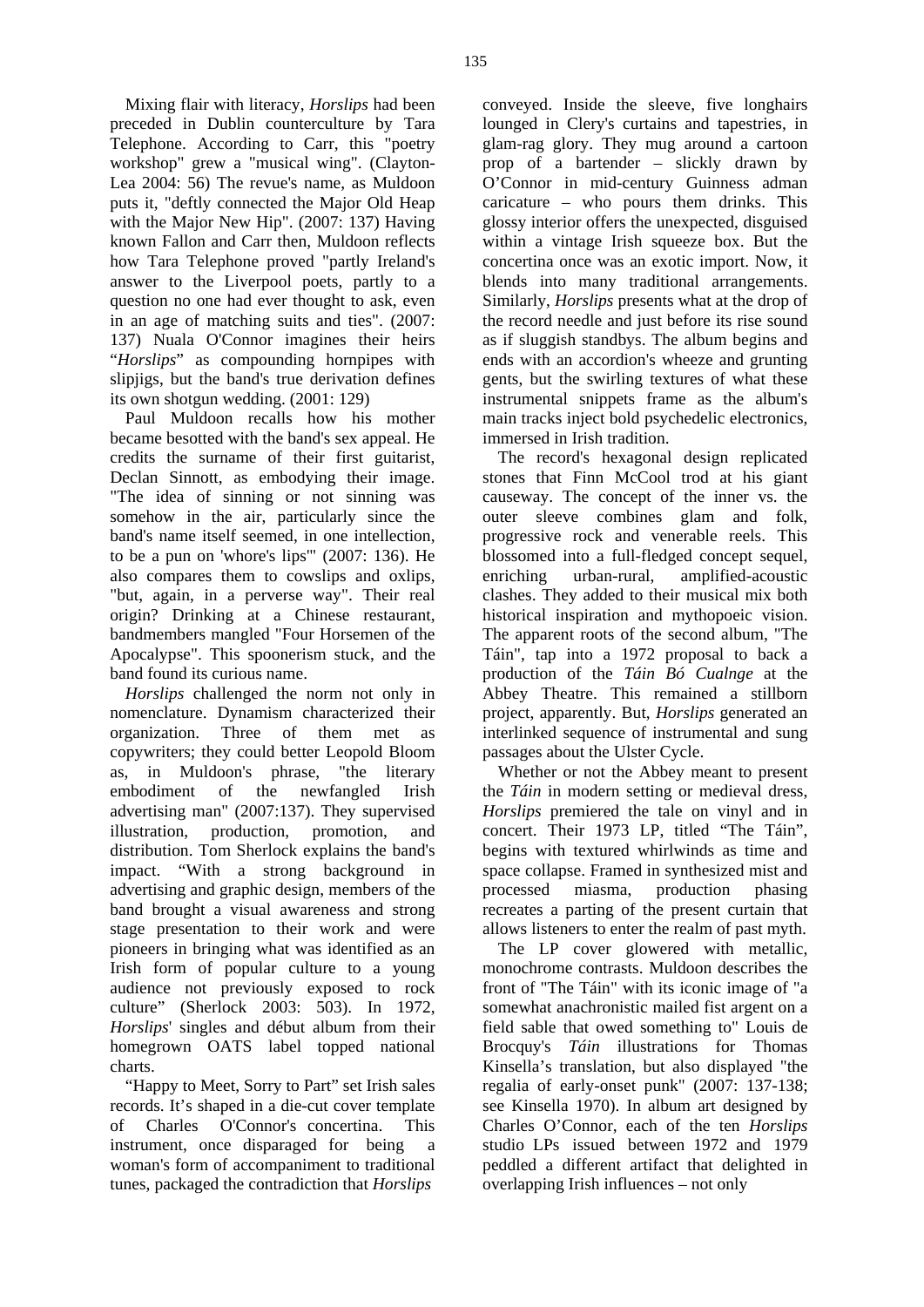musically and lyrically, but graphically.

Artwork for their 1975 LP "The Unfortunate Cup of Tea" expresses the band's sonic predicament, and their cultural manifesto. The inside photo featured the five musicians crouched beneath the window of a whitewashed cabin trying to hoist a giant green monster, as if pasted from a Marvel comic, through its tiny window. The album's cover manipulates a stereoscopic image of a courting couple from a sub-Dion Boucicault melodrama. Behind the gurning pair, the green monster's outraged face grimaces as he spies them through the window. The interior sleeve shows the stereotype, doubling message and medium, of traditional Ireland. The outer cover situates the band eavesdropping, ready for mischief. They upend a pulp icon into a prop to satirize audience expectations of Irish performers. The LP's music, less fortunately, favored mainstream, slightly progressive but less overtly Irish, rock fusion.

This direction met with less critical acclaim, as had the previous year's aborted concept album "Dancehall Sweethearts" – alluding to Turlough O'Carolan's travels. (Prendergast 1990: 83) Sparking a necessary rejuvenation, Paul Muldoon, producing in 1974 for BBC-Northern Ireland, recruited *Horslips* to compose twenty minutes of theme music for what Muldoon calls "a souped-up version of the *Agallamh na Senorach*", the fifteenthcentury *Colloquoy of the Ancients* (2007: 138). After an acoustic Christmas record, the band in 1976 bettered their first entry into Celtic tales told in the rock idiom. A more assured 1976 LP, "The Book of Invasions", presented aspects of Irish legend within, as the subtitle of the album indicates, "A Celtic Symphony". This comprises three movements: *Geantraí,* joyous sounds of the Tuatha De Danann's triumph over Fir Bolg, *goltraí,* sad songs of Diarmaid and Grainne, and *suantraí*, sleeping strains after the Tuatha's Tailteann defeat.

Seán Campbell and Gerry Smyth select its song "Trouble with a Capital 'T'" as that Irish hit best representative of 1976. Examining its title, they aver that the word "trouble" was used neither by Tuatha de Danann nor Fir Bolg "when referring to problems encountered in Ireland two and half millennia ago" (2005: 58). This criticism remains true  $-$  if to the point of pedantry. But *Horslips*, as Muldoon hints in his essay, meant *The* Troubles too. The LP featured imperialism, resistance, and

betrayal. This 1976 concept album proves relevant to an Irish audience drawn, as the band themselves, from multiple allegiances that two waves of troops killed to defend. The parallels appear obvious even as the narrative remains far in the past: Fir Bolg or Tuatha, British or Irish, Republican or Loyalist, native or settler.

The band, Campbell and Smyth explain, eschews "a gloss of 'Celtic' authenticity on their music by deploying some specious heroic language. Rather the epic imagery ('High on a mountain stands a boat') is set against a level of quotidian experience ('Can't see the fire but we smell the smoke') which attempts to render the *essence* of the narrative. It is in every sense a 'translation' of one world, and the mind-set which sustained it, into another – a sort of dialogue between late twentieth-century Ireland and a number of possible Irelands from the past" (2005: 58). While critics repeat how *Horslips* stirs folk with rock, observers neglect to find the recipe for this blend. I trace their ingredients to the post-conciliar decline of Catholicism in the later 1960s, the loss of patriotism in the guise of its 1916 martyrs, and the significant groundswell of opposition to compulsory Irish. *Horslips* whirls at an urbanrural crossroads: *au courant* with media, pop, and international fads, manipulating their presentation under a Celtic guise, which would seem to tug backwards. Yet, the band resists romanticism. They favor subversion.

*Horslips*, in Campbell and Smyth's formulation, offers a "representation *of* a world undergoing change (ancient Ireland) *from* a world (modern Ireland) undergoing its own set of troubles and transformation" (2005: 59). Cleary insists that the band's radical music lacked a corresponding political message. Smyth in *Noisy Island* separates the band from the Troubles. I argue that the removal in time *from* the contentions of the Knights of the Red Branch or the Tuatha de Danaan allows *Horslips* to comment *upon* their fellow Irish men and women locked in mortal combat *as if*  epic heroes mirroring *ourselves*. *Horslips* does not praise such struggle, but they evoke its strife. Unable to deny its presence, they report it – as would a herald, a chronicler, or a bard.

*Horslips* emphasizes mortal frailty overseen by cosmic detachment. *Horslips*, obliquely commenting in my reading of their albums upon the tensions in the North, refuses to flee from Irish soil into Tír-na-nÓg. Muldoon reflects that the band appeared at a moment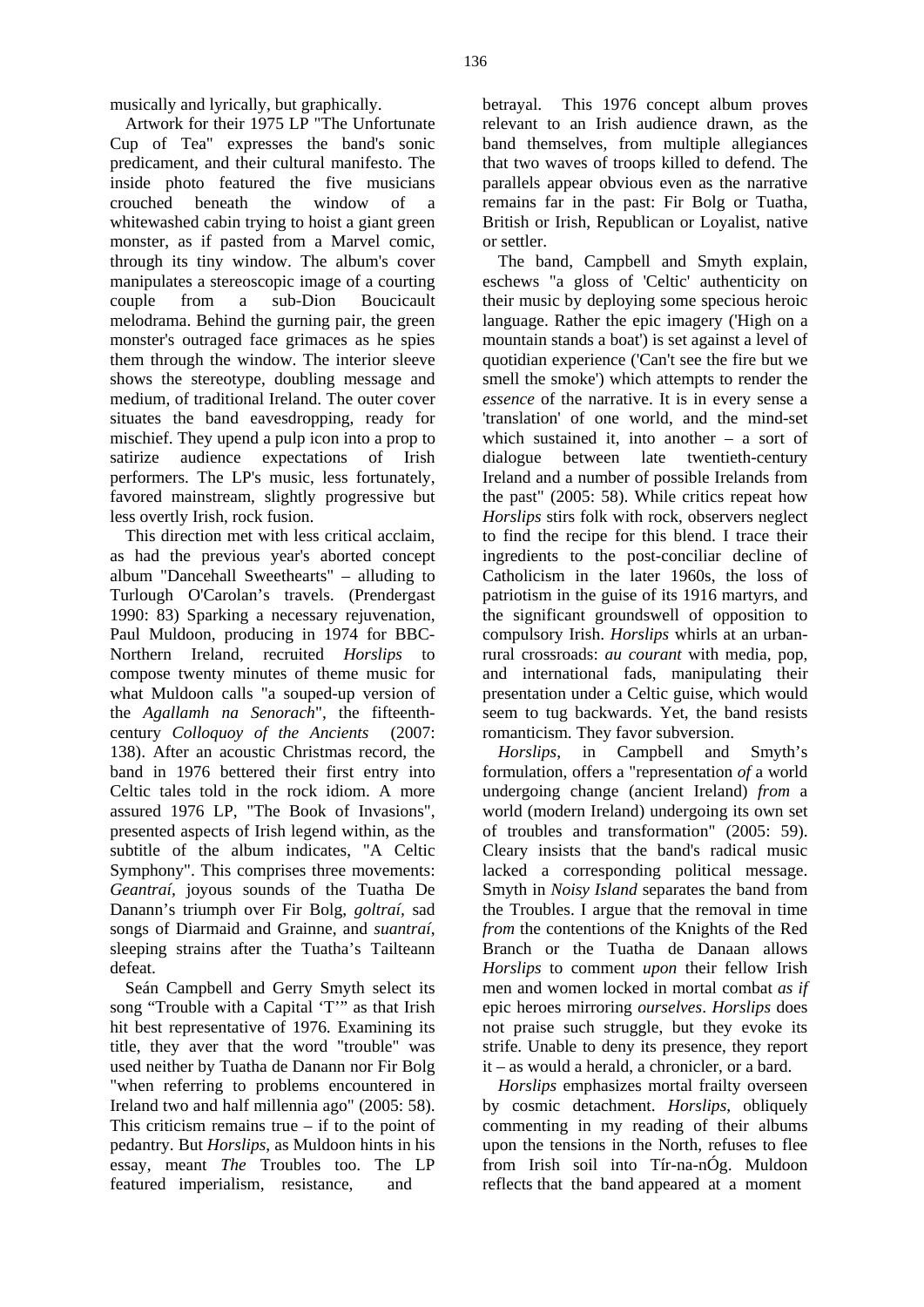when young Northern Irish students such as himself associated Paisley more with fashion than the Reverend Ian, and Pandemonium with the action on the dancefloor, not at barricades. Yet, *Horslips* weathered the escalation of the Troubles with the 1970s while refusing faction fighting or fleeing into escapist fantasy.

The representative cover of "The Unfortunate Cup of Tea", with its green comic book figure shoved by the band up against a cabin window to gawp at a couple of stagy Irish from a stereoscopic stereotype, stylizes the band's intention. They controlled representation of their hybrid 1970s Irish identity. The counterculture – as Carr himself recalls being inspired by the underground London paper *Oz* – allowed participants to choose their variety of Irishness. *Horslips* liberated their audience from allegiance to sectarian shibboleths. This freedom animates John Kelly's account, *Sophisticated Boom-Boom,* about coming of age while metal battled with punk, and pop with disco, for the attentions of 1970s teenagers. Growing up in the garrison town of Enniskillen, twelve-year-old Declan Lydon seeks escape into music. But, he remains too young to enter the venues where *Horslips* plays across the border in Bundoran. The band represents a vision of Irish culture that liberates 1970s youth from political antagonism or sectarian restrictions. Kelly, through his alter ego Declan, describes how *Horslips* opened the door for his exit out of the Troubles into the musical counterculture.

Cheryl Herr interprets the "gendering of the music scene" in the 1950s, alter  $-$  to lift a phrase from the Vétales – "the English Army had just won the war". British and Irish adolescent boys, Herr argues, suddenly grasp pop music as if by "a benign physical compulsion". They become grounded in local and cultural placement by dislocating themselves. Growing up, boys abandon their roots. They seek an alternative way to inhabit the self. Often, this quest locks them up in their bedroom, where they listen obsessively to music so as to create their own "stories for boys" (Herr 2007).

Kelly's novel, cited in passing by Herr, devotes attention to *Horslips*. My analysis deepens her reading of rock music as a subversive, defiantly sub-cultural, and decidedly detached arena of contest for younger Irish. *Sophisticated Boom-Boom* follows the antics of one such rock-addled youth , in late-1970s and early-1980s

Enniskillen. The narrator loves both *Horslips* and punk, Irish traditional and heavy metal music. Tellingly named – combining the Irish saint's name given the son of a Liverpool-born Irish immigrant, known as Elvis Costello, with the Connemara-originated surname of another musician known as Johnny Rotten – Declan Lydon even christens what he calls a "bedroom rock band which would never actually leave the house". He "baptises" himself and his pal, the only two members, as "Furniture". Declan explains: "Not only was this the title of a very long *Horslips* song that we would never be able to play, but it was also an in-joke about the wardrobe that only our fans would ever get" (2004: 94-95).

Later, at Queen's University, Declan places a framed photo of *Horslips* on the nightstand of his lonely Belfast bedsit. He hopes to use the picture to seduce a girl, if one ever enters his room. He imagines she can name the whole band, and that her favorite record would be their début, "Happy to Meet". He will lie to her about seeing them "on long summer nights at the Astoria Ballroom in Bundoran" (2004: 154). This contrasts with reality. Earlier, such reveries resulted in failure in his hometown disco; the girl liked neither *Horslips* nor him.

Earlier, supporting Herr's thesis about the movement from exterior exposure to new music followed by interior introspection that leads to compulsive disc-spinning and airguitar posing before the bedroom mirror, Declan at twelve attended a "Jamborora '77" at Mount Melleray monastery in County Waterford. This musical festival marked the (fictional) centennial of the Irish Boy Scouts. In a chapter called "The Book of Invasions," Declan anticipates his first glimpse of the band, as he has been too young to see them during their regular cross-border gigs at Bundoran. For too long, he has heard the prefects at his school boast of hearing the band.

The conjunction of Scout jamboree and open-air concert allows Declan his chance to meet the band. "And so it happened that a long-haired glam band called *Horslips* became an actual presence in my life and really did change everything for the better" (2004: 34). Perched at the lip of the stage, "I was as grateful as a boy could be. And *Horslips* did not laugh or put me down, they smiled back and welcomed me to their glamorous Celtic world". This entry into an imaginative identity, rooted in yet removed from the everyday tedium felt by every adolescent and heightened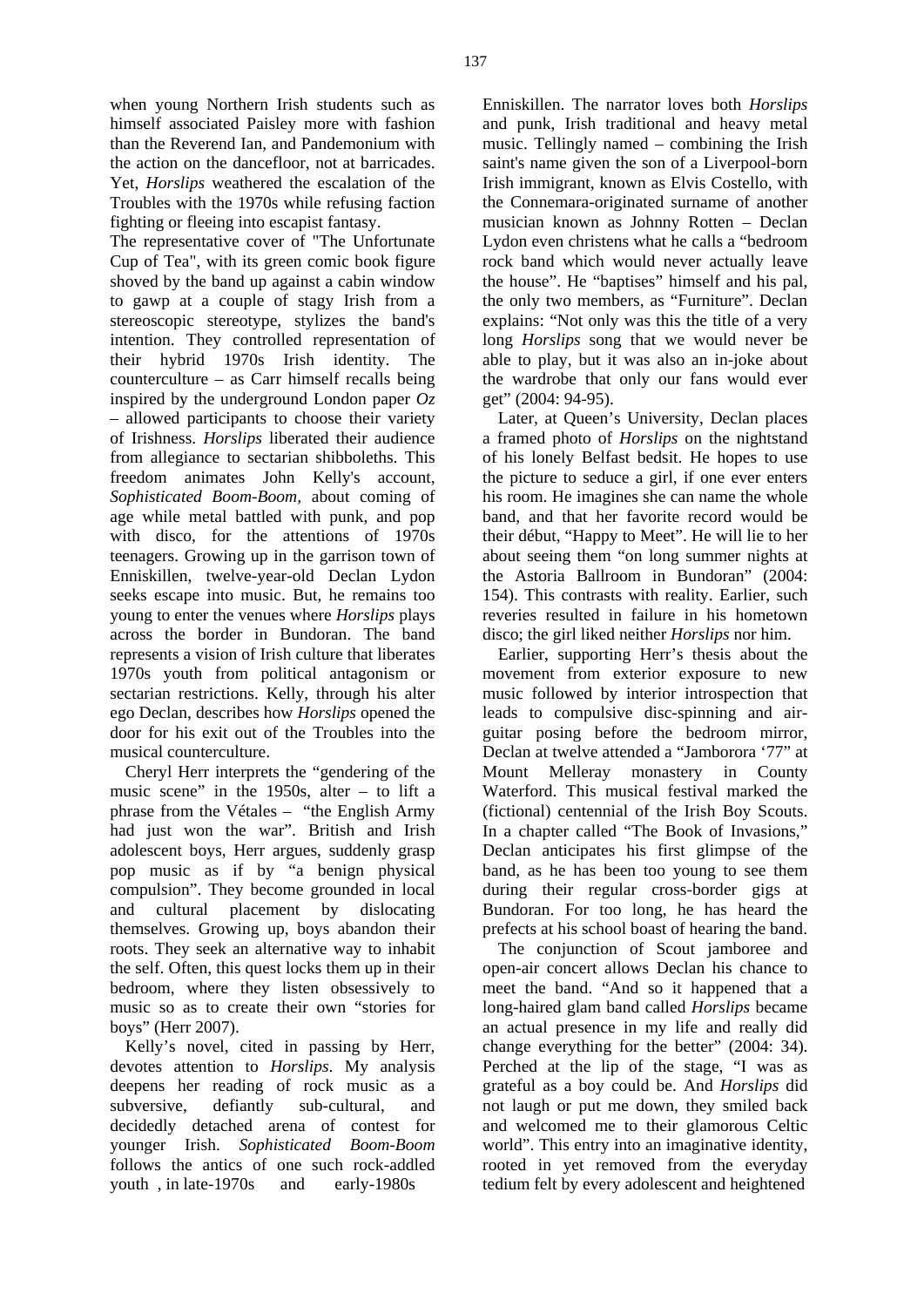by the constant tension of his Northern Irish town near the divided border, detaches Declan from his environment. It frees him to find solace and gain energy from earlier inspirations based on legend and language. *Horslips* enlivens his heritage and quickens his own quest to find his allegiances outside the conquests attempted near his occupied hometown, near the contested frontier.

Declan Lydon when travelling on the bus to Queen's will be interrogated as a suspect republican based solely on his name and his birthplace. While he does not deny these facts, he, like *Horslips*, attempts to transcend religious identification or superficial links to a surname or a school. Instead of badges based on chapel or church, Declan and his fellow students display buttons boasting bands. These fans will enter a "bubble", that in the mid-1980s allows them to leave Belfast behind. They create an alternative Ulster, one loyal to a republic of song and dance rather than crown or clergy.

*Sophisticated Boom-Boom* mingles the origin myths of Enniskillen with Declan's own family tree. His maturity parallels that of an Irish generation able to form its own musically expansive and artistically generated "bubble" within which, at Queens, to live outside the Northern sectarian barriers. While the Troubles do not diminish, Declan speaks for a vision of another island, separatist in its own Celtic Revival. Declan quotes Éamon Carr's annotations within the album copy for "The Book of Invasions", released the year before "Jamborora '77". "'Honourable in defeat', went the sleeve notes, 'the Tuatha retired to a hidden world parallel to ours where life, immortal, goes on as before". (2004: 35) Similarly, Declan will grow up to find music that nourishes his own complex Irish identity, whether a local ballad, free jazz imported from America, Van Morrison's Celtic soul, the London Irish punk sung by John Lydon and Elvis Costello (neé Declan Patrick McManus), or Dublin rockers such as Thin Lizzy, whose iconic album covers illustrated by Jim Fitzpatrick trace their roots back in turn to his work for the broadsheet co-edited by Eamon Carr, itself titled "The Book of Invasions". Out of such spirals, stories emerge.

Within such encounters, Declan forges his loyalty, not to contemporary political causes,

but ancient tales enlivened by electricity and bravado. Such a quest began when *Horslips* entertained a crowd of ten thousand Scouts from all over the world. Joe Cleary distinguishes the band's "undoubtably aesthetically radical" music from "any corresponding political radicalism". (2007: 274). This entry into a non-sectarian field, I argue, allows their triumph for Declan and his fellow Scouts. The band toured throughout the rural North of Ireland even at the time of the Miami Showband massacre, yet found themselves far less often threatened than welcomed accordingly. Their conquest stays peaceful, while their music remains a raucous recital of earlier bloodshed – but now glossed and polished by the passage of millennia. "And so, at twilight Jamborora '77, with punk raging in London and Elvis about to die in Memphis, our battlefield landscape of tents, flags, and smoking fires began to boom with the sound of funked-up, rocked-up reels, jigs, set dances, and marches". The Troubles with a Capital "T" return, but this invasion thunders far from the contemporary strife, as the scouts gathered assemble in uniforms for adolescent order rather than martial mayhem.

The music releases Declan from his inhibitions as he begins to enter manhood, revamping a key signifier of his scout uniform into a sign of his fanatical membership in another mass movement, but one claimed by men rather than boys. "I faced into the setting sun, tied my neckerchief around my head and opened my arms wide to Barry Devlin's spinetrembling bass as it rumbled like escaping fear into my own guts. It was glorious" (2004: 35). The play-acting of the boys in the crowd merges with the five men on stage. Declan describes each member of the band as they performed, including "the skeletal Eamonn [sic] Carr, scary like one of the living dead, thundering behind the silvery kit".

Such revels lead to Declan's own ambitions. True to the pattern charted by Herr, however, the boy must pursue his rock star dreams in private and in poverty. The postwar austerity that characterized Britain still pinches Ireland, so the Lydon family has little money. He must settle for a tin whistle, yet it allows him to chirp out "Dearg Doom" – "and that meant you could play a *Horslips* tune – and that was the coolest thing I could ever imagine" (2004: 36).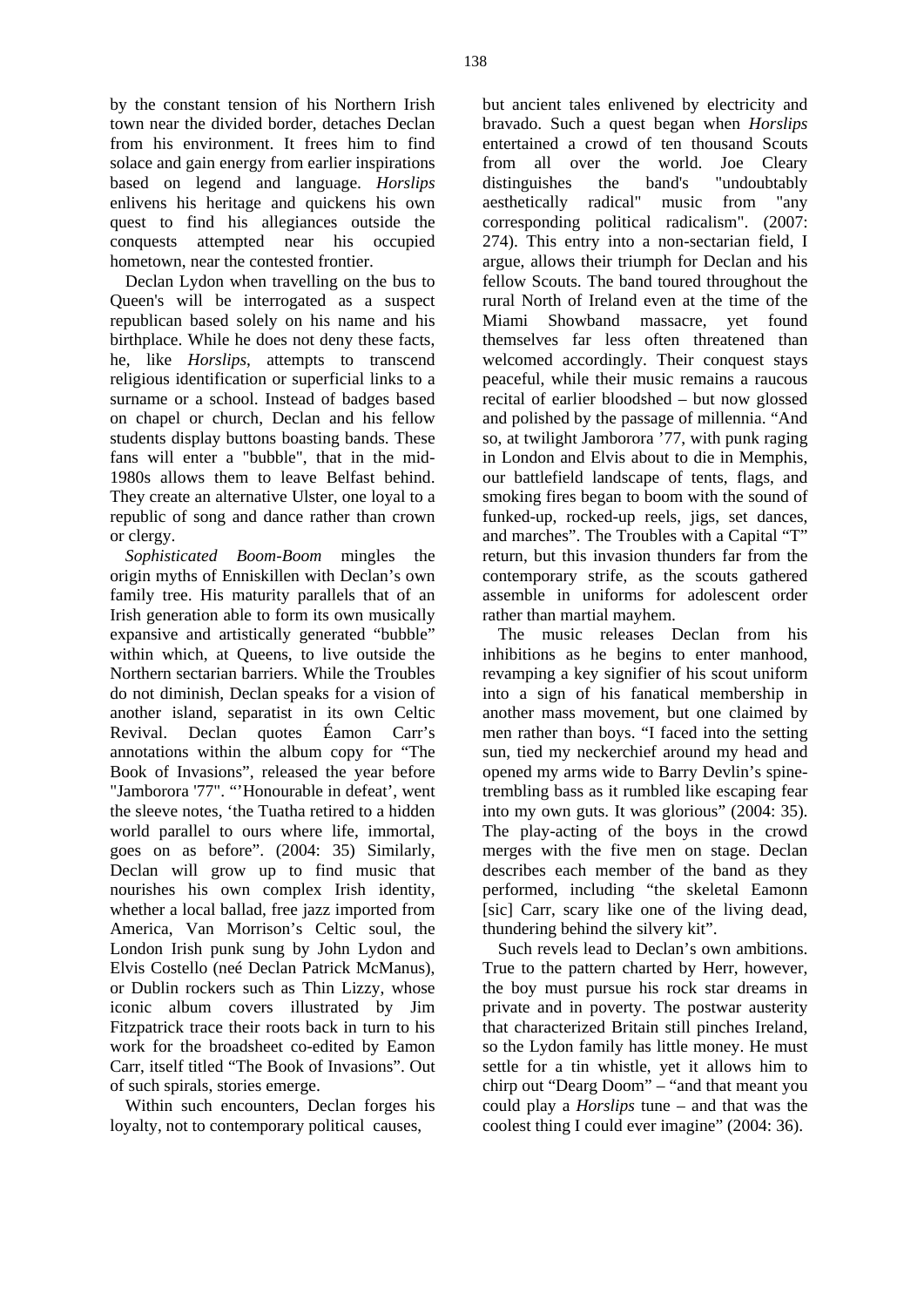The chapter concludes as "soon my bedroom was the Astoria Ballroom itself, and I was up there throwing shapes with Barry, Charles and Johnny beside me, Jim in the distance to my left and, behind me, Eamon in his black string vest, hammering away at the kit." Declan joins the band, and enters stardom from behind his bedroom's closed door. "I was suddenly, finally, able to leave, to travel, to escape as far as Bundoran and back and sometimes even further than that as I played along with records bought at Gannon's – a musical pharmacy which smelled of a million perfumes, aftershaves and rubbery hot-water bottles" (2004: 36). The mundane mingles with the musical. Declan can elevate another ware bought at the corner chemist into the mystique of identity that crosses borders, transcends the ordinary, and traffics in the mystery shared by fragrances. Even rubber bottles, like vinyl LPs, transform the quotidian into the mythical, or at least the familiar made strange, as the musical artifacts and the chemist's sundries blend in an almost Joycean collision of everyday Enniskillen with enchanted but less commodified Araby.

1970s tension between Troubles reaction or musical retreat entered cultural as well as political debate. Paul Muldoon situates *Horslips* where "*bodhran*-lined boreen" crossed "the rocky road to Dublin that seemed likely to run into Route 66" (2007: 139). The road from the North into Dublin lures the protagonist of Patrick McCabe's 1995 novel *The Dead School*. Malachy Dudgeon in 1973, around the time of "The Táin"'s release, attends a gig. The omniscient but indirectly first-person narrator informs us how: "*Horslips* were jigs and reels on speed as you boogied all night long and went half-crazy shaking your head and Kevin Connolly yelled over at you 'Shakin' All Over!' and man were you shouting all over or what!" (1995: 58). This passage during what Malachy calls the Summer of Dreams reveals the intoxicating potential of rock music for Irish youth.

Eamon Carr's remark that the Sixties came late to Dublin jibes with Kelly, McCabe and Muldoon. All four writers celebrate *Horslips* in concert. Malachy in 1975 imagines *Horslips* on stage. "He thought of them sitting together in The Stadium, the crowd going wild as Eamon Carr appeared with the shamrock on his backside and Barry Devlin the bass player shouting "Hi! It's good to be here – we're The *Horslips*!" (1995: 244-245). McCabe spells out

by adding a definite article what precedes the band's noun in that curious coinage favored by many fans. Yet, as long as nobody knows *what a Horslips* may be, making a collective or plural entity out of five musicians underscores their ambiguity in Irish musical culture. "*Horslips*" hints at apocrypha but eludes definition.

This playful quality in the band delighted concertgoers, but it weakened studio recordings. Malachy sees them in Carrick (a small venue perhaps near Waterford); two years later, they play Dublin's National Stadium. *Horslips* shot from showband misfits to arena strutters. Paul Muldoon finds in "The Táin"'s mailed fist a proto-punk image. But, as three-chord 45s replaced arena epics, longhairs shrieking over dungeons and druids turned risible. Progressive rock fell from critical favor.

Pat McCabe's Malachy Dudgeon, down and out in Dublin then London, shuffles about. Booted from his schoolteacher post, on the dole, stoned, he wanders Piccadilly Circus: "Punk music blared from the jukebox and all about Malachy orange-haired youths in tartan struck poses and snarled at nothing. Malachy felt the warm, comforting arms of four pints around him and smiled as he looked at himself in the mirror. His long, lank, greasy hair was way past his shoulders. Sure it was crazy to be wearing a green army surplus greatcoat on a hot summer's day, blazing or otherwise, as he ordered another pint and said to the punk beside him 'The Clash, that's not music, man. *Horslips* – now there's a band, there's a fucking band, man!'" (1995: 244-245). *Horslips*, who had like Malachy begun the decade filled with radical dreams, and who along with the band left humble origins in Dublin for mid-decade professional success, declined by decade's end. Malachy's once revolutionary appearance in 1970 by 1980 looks anachronistic. Youth who flocked to *Horslips* at a club in Summer of Dreams 1973, or National Stadium 1975, by summer 1980 tended to be, as with Muldoon or Malachy, fans who had grown up with the band. Many in Declan Lydon's generation raised to denigrate hippies and pose as punks aped not stone idols but Billy Idol. While *Horslips* adapted new waves of music and fashion, their time had passed and, albeit in better shape than Malachy, they too entered early retirement.

As with Malachy, the band endured abuse. *Rolling Stone* and the *Village Voice* excoriated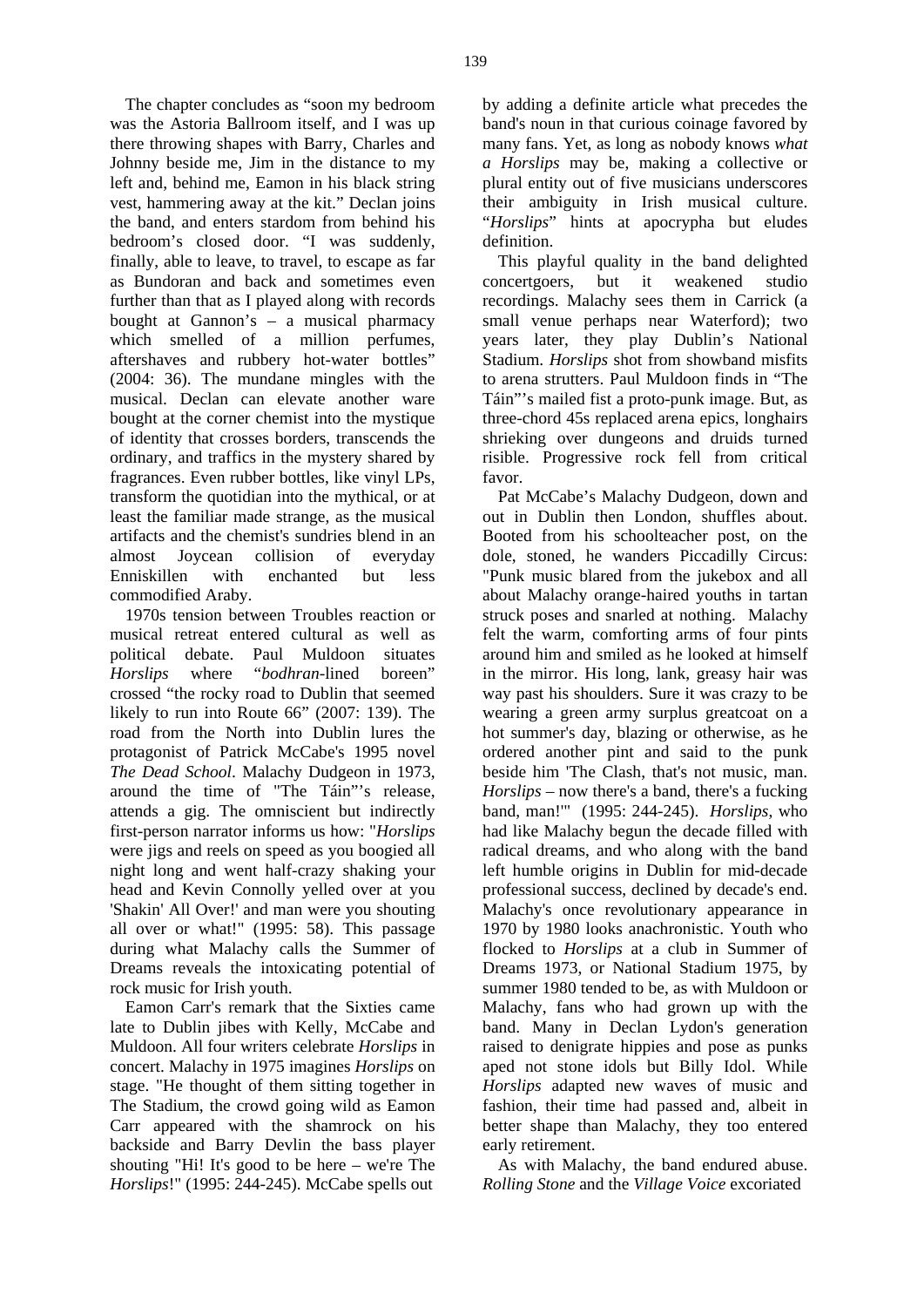American releases of later albums. Folk filigrees soured rock purists; electric delivery repelled traditional players. Ciaran Carson, poet and musician, in 1986 mocked: "Others persisted in tinkering with the basic structures of the music, most noticeably when their traditional experience was minimal (*Horslips*, for example); bastardised genres like 'folkrock' were announced as inspired creative achievements" (1986: 53). During the punk and new-wave era, *Horslips* languished as passé.

By the end of the 1990s, *Horslips*' reputation recovered. Legal battles over unapproved recordings ended. The band controlled their own records, as they had in the early 1970s. A teen musician back then, Philip Chevron, founded Dublin's first punk-era success, The Radiators from Space. He hated "ballads and Irish music generally", but hearing *Horslips*, his attitude changed (O'Connor, 2001: 131). Critical convention may have for two decades dismissed them, but recent players, fans, and critics joined stalwart supporters. Remastered CDs and the rise of Internet fan sites around 2000 widened their appeal across the diaspora.

In Spring 2004, an exhibition of memorabilia appeared at Derry's Orchard Gallery. That same year, the *Belfast Telegraph* reported that "local people are being urged to take part in an intense series of peace building workshops based around the legend of ChuChulainn [sic]. The cross community workshops will examine the Celtic tale of the Ulster folklore hero and the Tain, in a bid to explore the relevance and lessons of ancient local myth for people today". The project aimed "to show the madness of war and the benefits of healing through creativity". ("Peace Building") According to its organizer, John Donaghey: "This is a very powerful workshop examining the demands of the tribe versus the authority of the heart. ChuChulainn is someone who has been hailed as a hero and an icon by both republicans and loyalists". This cross-border appeal lured fans from all over Ireland to venues as disparate and scattered as Bundoran or Mount Melleray or Whitla Hall to see the band play. *Horslips* sang of an Irish identity where all fans could share a homegrown sense of Irish pride, send-up Oirish stereotypes as did Carr "with the shamrock on his backside", and cheer together the lusts and combats of ancient superheroes. This embrace of an audience beyond conventional spectators of Irish traditional music in turn extends into the cyberspace venue opened up for *Horslips* during this current decade.

In 2005 a fan site, Come Back *Horslips*, debuted. Here, electric and acoustic folk and rock musicians enlarge *Horslips*' invention of Irish *dúchas* as fusion. CBH as social network links fans, broadcasts film and musical clips, and updates the *craic*. Virtual and real lives merge. Encouraged by such attention, *Horslips* released an "unplugged" album, "Roll Back". They reunited for the first time on stage. *Horslips*' pioneering diversity encourages and exemplifies current Irish postcolonial identity. From around the world, sound files, press kits, video, discussion lists, and publicity campaigns blend multimedia enriching this band's legacy. In 2007, HorsLit, a discussion list of literary influences, began on Yahoo Groups. CBH and HorsLit, under Lora Lee Templeton's direction from San Francisco, draw fans of Irish music, Celtic culture, and medieval lore. *Horslips* once mashed folk and rock into a fresh recipe. Social networking and user-generated content drive today's mixers. Bands post files of *Horslips* songs; musicians recover traditional tunes that *Horslips* arranged. The exchange of ideas, lyrics, and commentary brings at least one band member into the Guestbook chat for a cryptic allusion or witty aside. Three-dozen years later, *Horslips* revives virtually through electronic hybrids.

Electronics resonate when charting the band's impact. Maurice Linnane, Declan Lydon's real-life doppelganger at twelve, heard "*The Táin*". When the band sang: "My love is colder than black marble by the sea", Linnane recognized the landscape that until then had been Christian Brothers history class and "confusingly part fable and part scripture". He recalled basalt, and imagined the Giant's Causeway as "Dearg Doom" rumbled on. A familiar schoolroom story gained intensity. "This was something far deeper", Linnane recalls. "This was something raw, something primitive, something primordial". Even more, *Horslips* bettered a dull class in Irish, for "Sweet Jesus this was actually cool!" (Linnane 2005). His recollections introduce liner notes for his 2005 DVD "Return of the Dancehall Sweethearts". This combines vintage footage with a documentary in which Bono, The Edge, John Kelly, Pat McCabe, Joe O'Connor, and John Waters, among other prominent Dublinbased writers and musicians, credit the band for sketching the blueprint for today's Celtic revival of art and culture.

*Horslips* allowed young audiences to appreciate the power of old tales, as had Seán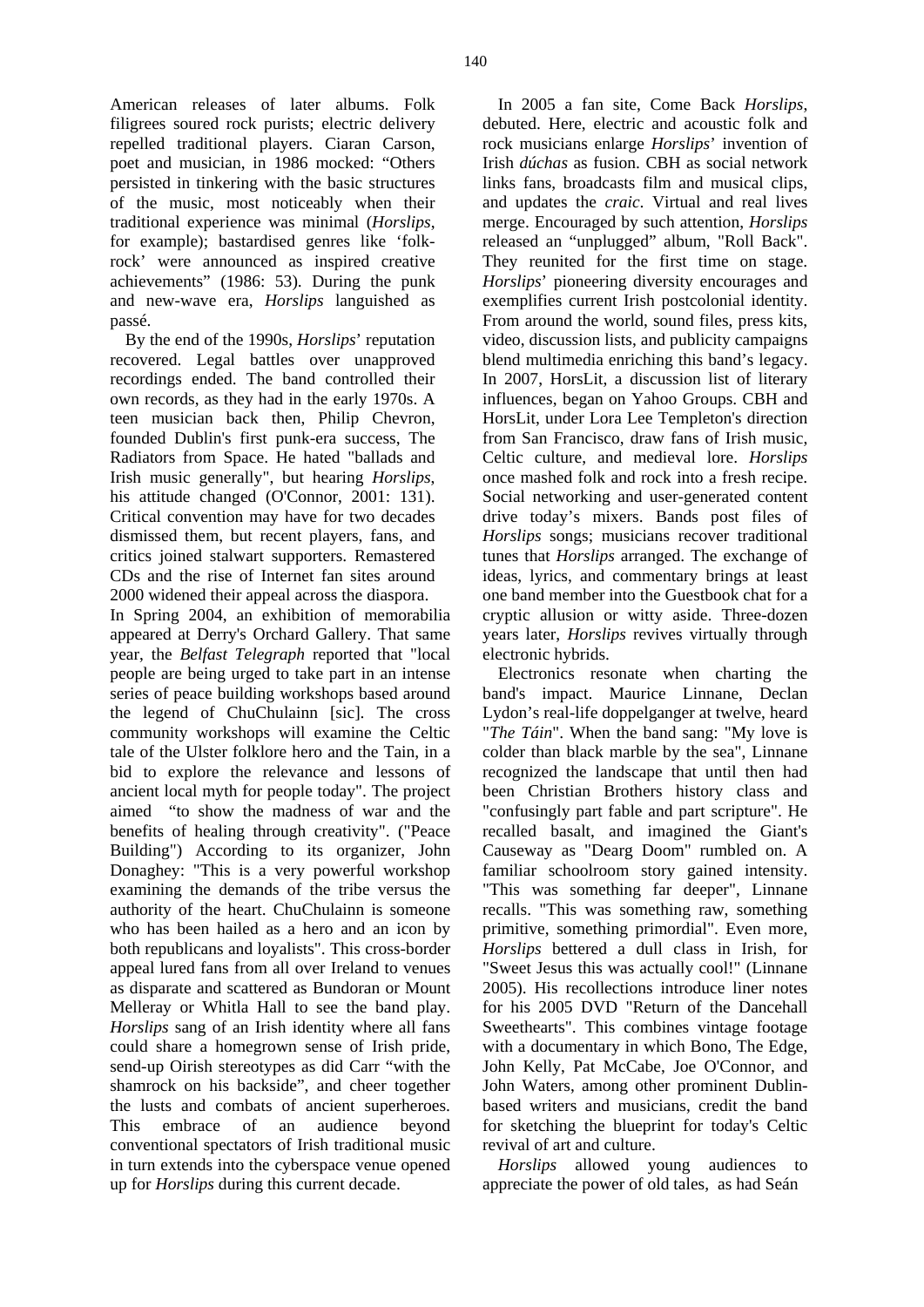Ó Riada before and the Pogues after them. Muldoon concludes his essay on the Belfast Gigs, waiting for their 1980 Whitla Hall concert in the band's final year. Muldoon conjures Milton, Yeats, and Scripture as he tells us: "There was a howling that came close to Pandemonium in its strictest sense. Any moment there'd be a great disclosure. Some revelation was at hand. We'd see if *Horslips* were indeed 'gods or real folk'. Yes . . . one by one they came on stage, each with a following spot. Just as we'd expected (…) gods" (2007: 140).

The final LP, titled "The Belfast Gigs'", captured what would have happened next at Whitla Hall. The live album opened with the song "Trouble with a Capital 'T'", and ended with "Dearg Doom". These two songs were promoted off the LP for radio play, along with the one that dragged Malachy Dudgeon and Kevin Connolly onto the dance floor in Patrick McCabe's novel. The choice that Declan Lydon would have played tin whistle and air guitar to, of one-hit wonder Johnny Kidd and the Pirates' "Shakin' All Over", matched the other songs from the concept albums as a crowd favorite. Whether singing of the Ulster Cycle or a beloved throwaway dance number from the band's teenaged years, *Horslips* to the end conveyed Irish themes through rock's thunder. The song, "King of the Fairies", whose bastardization would earn disdain from Muldoon's fellow poet, Ciaran Carson,

appeared alongside "Blindman," a tune celebrating harpist Turlough O'Carolan, and another recounting Frank O'Connor's "Guests of the Nation".

The band's literary and cultural influences shared the Belfast stage with their musical and lyrical invention. The band in its ten years spanning the Seventies played over two thousand concerts. They opened among hippies and closed for headbangers. But their finest albums matched the sway of accessible rock music with the grace of traditional motifs. *Horslips* reminded Irish listeners how ancient tales and medieval narratives kept a magical power of their own, within the simmering South or the fractured North. Wherever *Horslips* played, Celtic variety and Irish identity energized them.

*Portions of this research were presented at the Twenty-First Conference of Irish Medievalists, Mary Immaculate College, University of Limerick, 28 June 2007, and the International Association for the Study of Irish Literatures (IASIL), University College Dublin, 19 July 2007. Acknowledgements for archival assistance and interviews to a member of Horslips, Dorrie Finan, Ian Hennessy of Crashed Music, Cheryl Herr, Matt Hunt, Brona ní Ghallchobhair, Cathy Swift, Carrie Twomey, HorsLit Yahoo discussion list, www.Horslips.ie, ComeBackHorslips.com and the indefatigable Lora Lee Templeton.* 

## **Works Cited**

- Campbell, Seán, and Gerry Smyth. 2005. *Beautiful Day: Forty Years of Irish Rock*. Cork: Atrium-Cork UP.
- Carson, Ciaran.1986. *Irish Traditional Music*. 1986. Belfast: Appletree.
- Clayton-Lea, Tony. 2004. "Lips Service". *Cara*. August. 56-60.
- Cleary, Joe. 2007. *Outrageous Fortune: Capital and Culture in Modern Ireland.* Field Day Files 1. Dublin: Field Day.

Cunningham, Mark. 1999. *Good Vibrations: A History of Record Production*. London: Sanctuary.

- Harper, Colin, and Trevor Hodgett. 2004. *Irish Folk, Trad and Blues: A Secret History*. London: Cherry Red.
- Herr, Cheryl. 2007. "Stories for Boys". Keynote Lecture. International Association for the Study of Irish Literatures. University College Dublin. 20 July.

Kelly, John. *Sophisticated Boom-Boom*. 2004 (2003). London: Vintage.

Kinsella, Thomas, tr. *The Táin*. 1970. Oxford: Oxford UP.

Linnane, Maurice. 2005. "The Return of the Dancehall Sweethearts". Liner notes. DVD. *Horslips* Records.